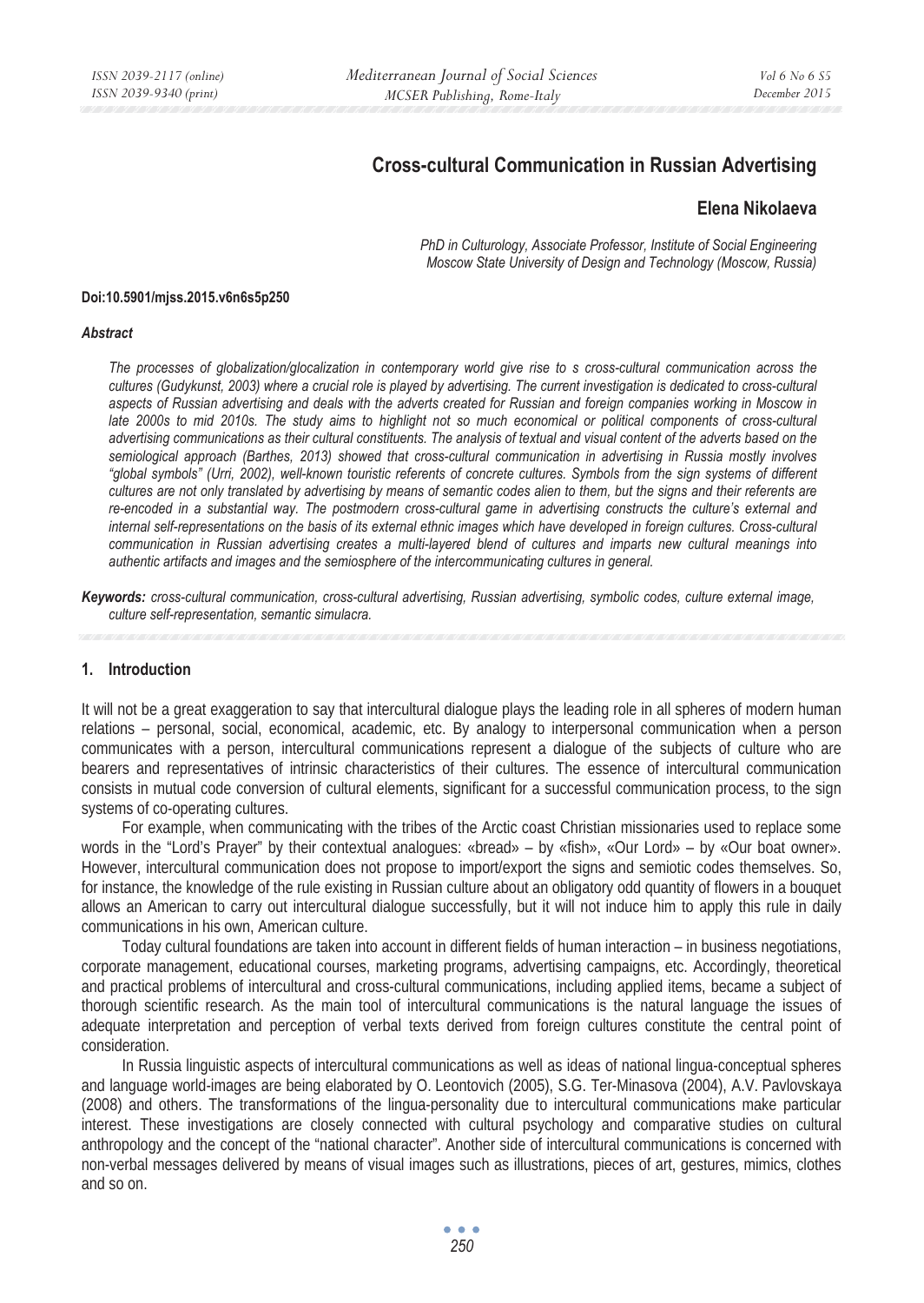| ISSN 2039-2117 (online) | Mediterranean Journal of Social Sciences | Vol 6 No 6 S5 |
|-------------------------|------------------------------------------|---------------|
| ISSN 2039-9340 (print)  | MCSER Publishing, Rome-Italy             | December 2015 |

What is more, processes of globalization/glocalization in contemporary world give rise to a very complicated type of an intercultural – both direct and indirect – dialogue which is defined as cross-cultural communication across the cultures (Gudykunst, 2003). Being a part of mass-culture and every day life, advertising serves as a relevant subject for empirical research and scientific reflection turns to the issues of cross-cultural advertising (Samiee & Jeong, 1994).

Along with that, academic studies dedicated to cross-cultural communication in Russian advertising are not very voluminous. There is a number of works considering cross-cultural advertising in Russia from the sociological perspective (Ustinova, 2006; Wells, 2003) or in the frames of cultural semiotics (Nikolaeva, 2010) but most investigations usually just reveal adapted western and oriental elements in Russian adverts with no cultural and semiological analysis.

### **2. Research Method and Objectives**

The current research is based on semiological analysis of cross-cultural aspects in textual and visual content of the adverts created for Russian and foreign companies working in Moscow. Chronologically the study covers late 2000s to mid 2010s. The main proposition is that cross-cultural communication in advertising is not just a matter of an adoption and adaptation of some foreign elements by the other culture. Though there is an obvious semantic reference to crossroads, crossbreeding, hybridization here the most important feature of cross-cultural communications is the fact that it always contains reflection on the previous code system and the socio-cultural and communicative-semiotic background (prehistory) of both accepted and outgoing messages. In other words, in the process of cross-cultural communication there is a reproduction of certain constructs on the basis of the previous communicative experience. These constructs are attributed with the meaning of the original, the authentic in the other culture, and then they are embedded into the symbollarium of the receptor-country.

Thus in Russia of the last decades there has widely spread the practice of celebrating Russian New Year with the "rituality" which is ostensibly inherent to traditional Japanese New Year holidays: the clothes of the certain color correlating to the animal from the Japanese calendar cycle, corresponding dishes on the New Year's table, etc. It is absolutely ignored that the dates of the beginning of a new year in the Russian and the Japanese cultures are apart from each other more than for a month, and there is none of those New Year "traditions" in Japan. It was advertising to spread "the Japanese tradition" so widely in the Russian culture of symbolic consumption. In a similar way due to cross-cultural advertising communications pseudo-authentic foreign elements are able to be easily implanted into the semiosphere (the term by M.Lotman) of any culture.

The other side of cross-cultural communication is constructing by the culture of its own external and internal selfrepresentations on the basis of its external ethnic images which have developed in foreign cultures. Here is a vivid example, the Russian matryoshka (nested doll), which serves as an "icon of a nation" (in the terminology of the British sociologist John Urri (Urri, 2005, p. 158) for the other cultures.

The objectives of the current research are to consider some aspects of the cross-cultural communication in Russia carried out with the means of the advertising discourse. The investigation aims to highlight not so much economical or political components of cross-cultural advertising communications as their cultural constituents. Nowadays mass media are one of the main mechanisms forming conceptualization about the world, essence of things and specificity of various cultures. In the paradigm of general consumption it is advertising that creates a collective world-image and everyday knowledge of the own and foreign cultures. Indeed, in illustrated magazines advertising blocks are read with the same feeling of getting information as pages of news (Barthes, 2003, p. 451). Obviously, advertising discourse becomes a fully legitimate element of postmodern culture, creating not only cultural "texts" in Derrida's understanding, but also input points to the hypertext of contemporary world-wide culture.

Therefore, advertising represents intercultural communication of the second order (while direct communications of individuals or collectives (companies, sport fans, tourists, etc.) from different cultures refer to the first order intercultural communications). However, unlike painting and literature which also appertain to the mediated types of intercultural communications, the advertisement of an object from another culture is never just descriptive, stating, informing or analytical, but always – constructing and mythologizing, creating a virtual remake of this object in own culture, whether it is «the true English tea» or «the Egyptian pyramid». Its parameters are defined by the optics of vision inherent in importing culture and concrete marketing tasks.

Rendering newer and newer "reformatted" copies, advertising simultaneously relegates an initial artifact to the level of a cultural prototype and elevates to a cultural myth. Numerous virtual copies made on the advertising conveyor transform the original into fiction, in one of the "versions" of itself. One of qualities, including those attributed by the advertising, which becomes a dominant of a foreign image (an antiquity, eccentricity, refinement, technological perfection, etc.), appears as the basic significant of the culture. This "hyper-symbol" of the culture – an element of an architectural or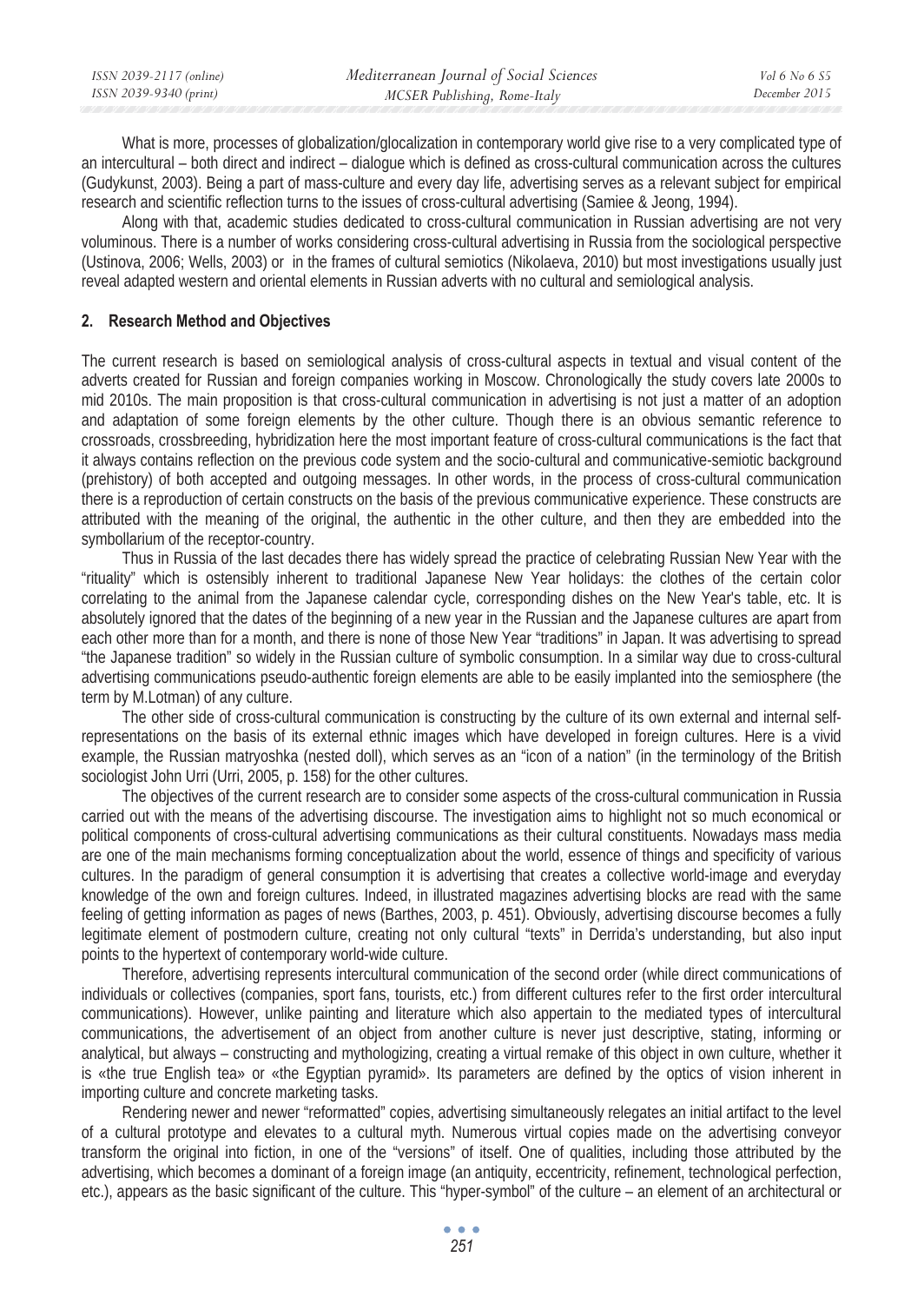natural landscape, a historical character or an everyday thing, a dance or a meal, recognized all over the world, absorbs all others meaning. In a case of historically and ethnically "multilayered" culture (for example, Russian or American) there is a certain set of "hyper-symbols". Gradually it even starts to appoint discourse rules of external and internal selfrepresentations of this culture (from tourist booklets to ethnic cuisine restaurants). The bear, the matryoshka (a nested doll), the troika (a three-horse sleigh), the samovar, and the like become a stereotyped advertising mark of the "Russian tradition" and the "Russianness" in general (Fig. 1).



**Figure 1.** Some of the "hyper-symbols" of Russian culture: the ads of the *Troyka* bathhouse and the *Slavyansky Bazar* restaurant

**Source:** the author's photo of outdoor adverts

## **3. Results**

Cultural difference and national originality are quite often accented in contemporary advertising of different goods and services. A bright example of such tendency is the series of Russian ad cards promoting the Italian liquor "DISARONNO Originale" which offer a bright nationally-tinged symbolical context together with the drink. That is, in the ad the notion "original(e)", meaning "true" and "first-hand", is transformed into "unusual" and " eccentric", the singularity being defined as American, French, Icelandic, etc. For instance, the American way of "originality" is shown through a youths' Internetchat where *Redhead* invites *Shameles* to a dancing party. There are a few references to American culture in their dialogue: they mention Independence Day and Coca-Cola. The main "original" is intended to be *DiSarrono* made "Americanly": "1 part of DiSarrono Original, 3 parts of Coca-Cola. Add some ice and mix up. Put the tongue-tip under the sweet bubbles and then drink merrily".

Similarly the French way of drinking DiSaronno is called "French Connections" and suggests 1 part of DiSarono and 1 part of cognac without cooling, without ice, and singing a young Breton girl's song "I seduce all the men…" (there is the text of the song in Russian on the reverse side of the card). The "Frenchness" is depicted by the Eiffel Tower, an old street of Paris, a pretty young girl and a passionate love song (Fig. 2). Thus an Italian product is virtually reformatted into a "French" thing with the use of symbolic tools from the Russian semiosphere.





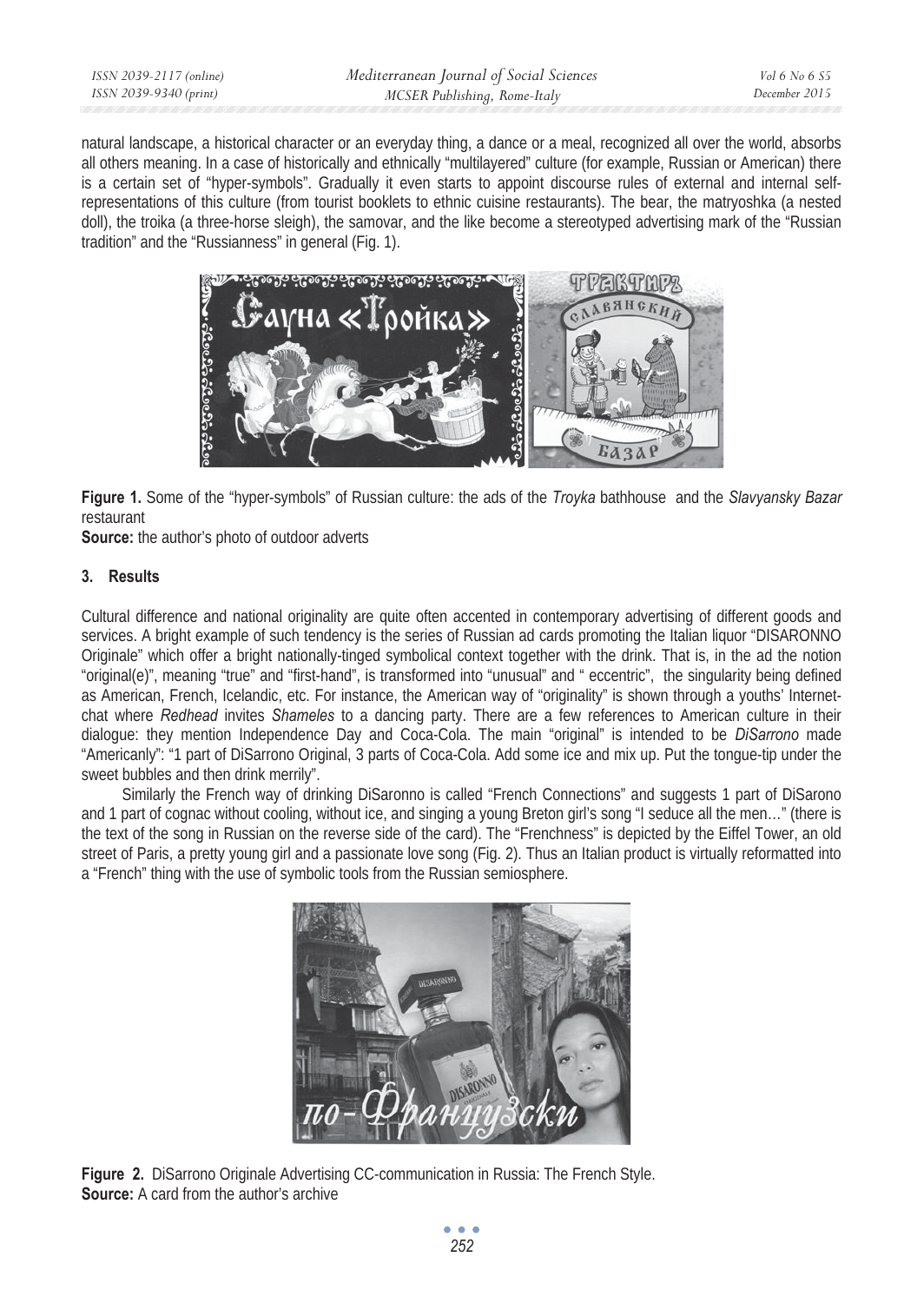| ISSN 2039-2117 (online) | Mediterranean Journal of Social Sciences | <i>Vol</i> 6 No 6 S5 |
|-------------------------|------------------------------------------|----------------------|
| ISSN 2039-9340 (print)  | MCSER Publishing, Rome-Italy             | December 2015        |
|                         |                                          |                      |

It is indicative that concept the «national Russian» modern domestic advertising fills mainly with the "traditional" Russian cuisine and national crafts, keeping the western optics of vision on Russian culture and even hypertrophying hackneyed images to symbolical representatives of the whole Russian culture. So the advertising block on the plasma screen, inviting to the «1-2-3» cafe in Pushkin Square in Moscow, opens with the caption "Sdelano v Rossii" (made in Russia) on a red background, with a white pattern simulating an embroidery in the corner. Then, replacing each other, three pictures appear on the screen: 1) the caption "1-oe" (the 1st) and the images of a plate with borsch and a nested doll in a red kerchief nearby; 2) "2-oe" (the 2<sup>nd</sup>), a plate with pelmeni and a balalaika ; 3) "3-e" (the 3<sup>rd</sup>), a faceted tumbler filled with vodka, a pickle, a samovar (Fig. 3). As they say: no comments …



**Figure 3.** Advertising of 1-2-3 Café in Pushkin Square, Moscow, Russia. **Source:** the author's photo

Such advertising demonstrations of hypertrophied ethnicity named as "staged authenticity" (MacCannell, 1973), represent a materialized articulation of modern mythologies. The fake image duplicated by advertising is made of the subjectssimulacra which serve as some kind of commodity labels of a national culture. Thus, "streltsy" (old Russian gunmen) outside "Russian" restaurants, "tsars" and "tsarinas" near Russian History museums, the caps with ear-flaps sold as Russian souvenirs, etc. become advertising markers for "Russian" culture. Thanks to advertising communications theatrical historical "reconstructions" arise inside modern city cultures or, speaking with M. Bakhtin's words, the "carmivalization" of everyday life takes place. Moreover, the option of "cultural diversity" which has become fashionable nowadays simultaneously legislates a deep conservative orientation at the own culture and exclusively touristic relation to other cultures (Luhmann, 2005, p. 134).

Another interesting example is presented by the ads of the "Russkiy stil'" (Russian Style) cigarettes. In the 1990s their ads were based on the images from Russian bylinas: a courageous warrior, a beautiful girl and a narrator playing the gusli. But since the middle of the 2000s the tobacco Russian style has been defined by a slogan "The style defines the quality". The quality of "the Russian style" is described with a foreign term "premium". At the same time the ad reads: "We have thing to be proud of – Russian culture, Russian soul, Russian generosity, Russian love… We have our own inimitable style, so do our cigarettes…". And the illustration displays quite "western" character types: a slim woman in a tightly fitted red cocktail dress and a man dressed in a white suit. From the iconographic point of view the gestures and the posture of the couple refer to the stylistics of glossy magazines and fashionable catalogues: the man embraces the woman, having put his hand on an abrupt bend of her hip; the woman standing with her back to the man, has languorously put her hand behind her companion's neck. It is remarkable, that the faces of the couple "have not gone into" the ad-board, they are "cut off" by its upper edge – possibly because the western type of a corporality still cannot entirely fit into the traditional-Russian idea about the Russian style.

On the other hand, one of the outdoor adverts of Danon's "Actimel" (Ehrmann) involves the traditional Khokhloma pattern (a Russian folk craft of painting on wood), but the customary strawberries and currant berries have been replaced by a peach and sea-buckthorns. The German company "Ehrmann" offers the sour cream named "Smetana Smetanovna" (Fig. 4) to the Russian consumer (*smetana* means sour cream, *Smetanovna* is a construction used in the Russian second name formed after the first name of the person's father). A portly rural woman with Gzhel flowers (traditional Russian blue painting on white porcelain dishes) on the packing draws a habitual external image of Russia. It is remarkable to a high extent that there is a recurrent attempt to build a usual *external* image into modern *internal* self-perception of Russians appealing to the Russian tradition on the three levels: a folklore name-patronymic, a rural character, national craft). The situation with the "Yoghurt Yoghurtovich" is analogous.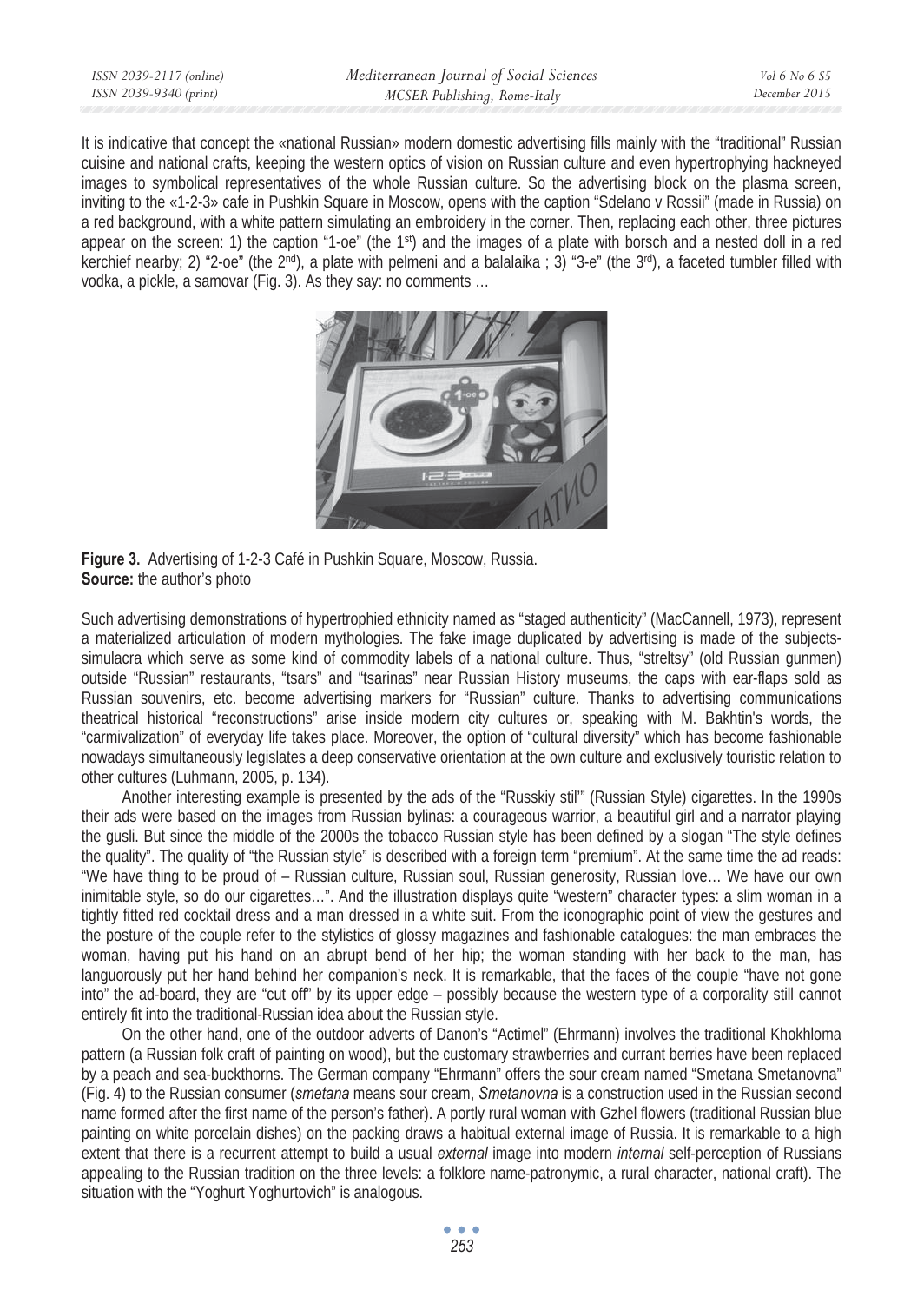

**Figure 4.** The packing design of the *Smetana Smetanovna* sour cream. **Source:** the author's photo

## **4. Discussion**

Cross-cultural advertising representations of the own culture and a foreign one can be met practically in all spheres of everyday culture: food, clothes, interiors, tourism and international business. Thus, in a business newspaper nested dolls of different sizes illustrate the growth of the shares value of a Russian company, in the ads of Moscow-Madrid flights they flaunt in sun glasses, and the social ad (with Francis Bacon's quotation «Love to the Motherland begins with the family») in the Moscow underground is accompanied by an image of the "family" of painted nested dolls. In Moscow there are restaurants "Matryoshka" and "Yadryona-Matryona". It is remarkable, that in symbolical self-identification of the Russian abroad the image of a nested doll is also met quite often (for example, the shop of the Russian community in the French city of Nice is called "Matryoshka"). It is easy to notice, that the nested doll as the cultural form contains semantic references to femininity, matriarchality, rural craft culture; accordingly, the occurrence of matryoshka as a sign means in advertising communications involuntarily accents these characteristics of the Russian culture. The signs of local tradition and foreign symbols generate a new semiotic space of culture described by R. Robertson's term "glocalization". Not only mixed advertising lexemes coexist there, such as "ARTEJH", "Dagilev", "Peresvet-Invest" (Peresvet is the legendary Russian saint warrior who defeated a Tartar fighter in 1380), "Obuv-city" (Footwear), etc., but also new semantic chimeras arise such as a souvenir rat (from the Japanese horoscope) playing the balalaika and executed in the techniques of Yaroslavl majolica, or a traditional wooden toy- bear from Sergiev Posed, knocking with its paws on the computer keyboard.

Considering the dynamics of advertising self-representations of Russia it can't be unnoticed that since postperestroika times lexical and graphical forms from foreign cultures have gained a high symbolic valence in Russian advertising self-identification. Those forms served to demonstrate Russia's integration into the western socio-economical paradigm. A special status of the western model for Russian culture was seen in the space of everyday life where recognizable nationally tinged lexemes belonging to Russian and English/American cultures were mixed together like in the names of music groups "Ivanushki-International" and "Balagan-Limited" (Show booth). Later on the usage of western socio-cultural patterns in Russian advertising discourse became more balanced. Nevertheless the English lexeme "city" (both in Roman type and in Cyrillic alphabet) is still wide-spread in Russian commercial names. It can mark European content of any market product – from the international business center ("MOSKVA-SITI" in Moscow, "SITI-TSENTR" in St. Petersburg, Novokuznetsk, Chelyabinsk, etc.) and purchase & entertainment complexes ("KROKUS-SITI" in Moscow, "SITI-MOL" in Magadan, Kaliningrad, Saratov, etc.) to automobile sales centers ("Avto-siti"), stomatologic clinics ("Dental-City") and footwear stores ("Obuv'-siti"). The same tendency can be seen in the names of some Russian trademarks where Russian family names are transcribed in an foreign manner – to begin with the world famous vodka "Smirnoff" and so on: the florist's "Tsvetkoff" (tsvetok means flower), the beer restaurant "Kolbasoff" (kolbasa means sausage) and others.

In ads of subjects and phenomena of foreign origin images from those cultures mainly have index character (for example, Tour d'Eiffel as an index of Paris and France in whole or French cosmetics in particular, etc.). There are also complicated symbolical references when associative chains are not only multilayered, but also poorly motivated, like the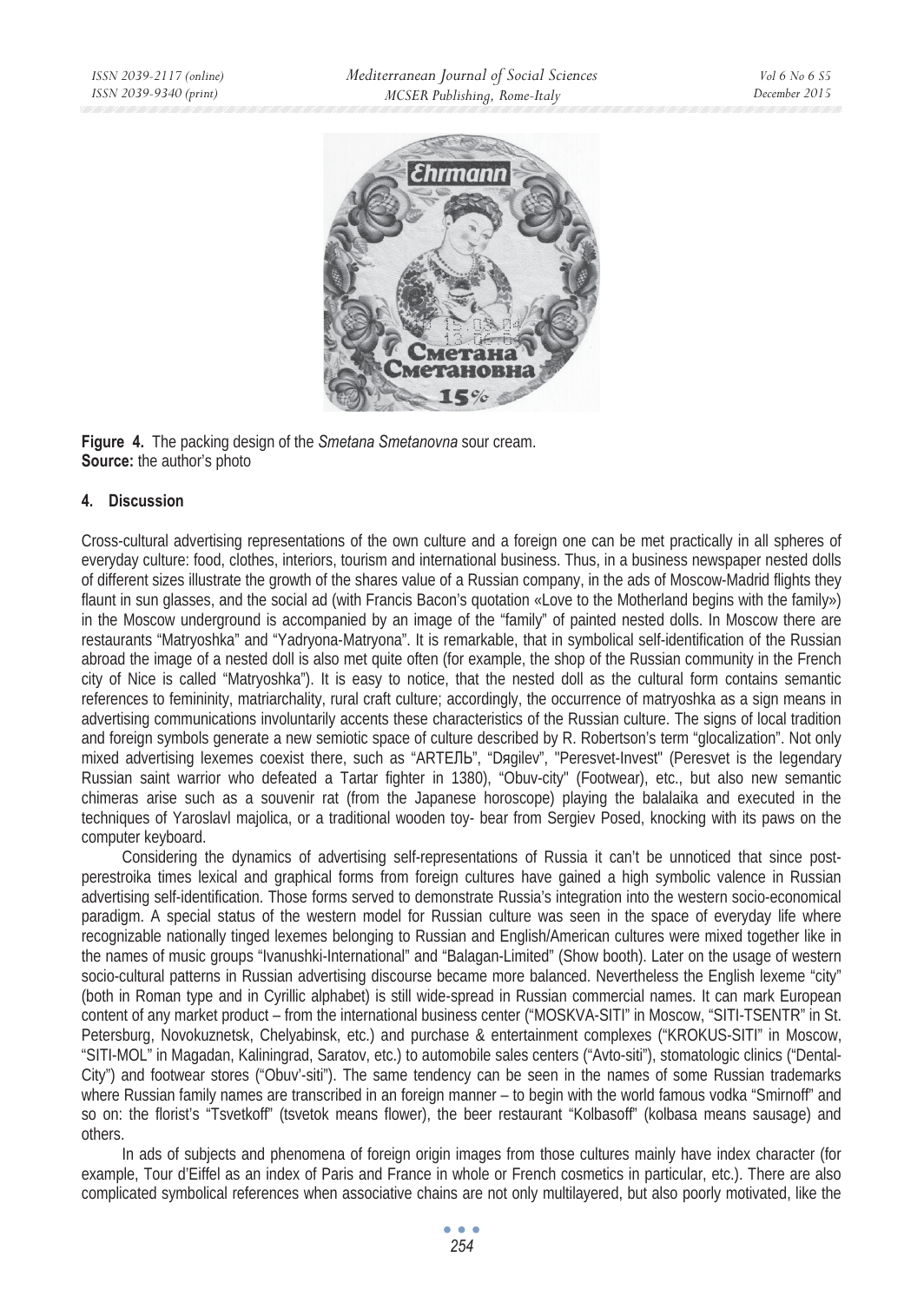advertising message about a Siberian cedar SPA complex (in a Russian magazine), illustrated by Leonardo da Vinci's well-known drawing just because the complex is executed "from a unique relic cedar, coeval to Michelangelo and Leonardo da Vinci". Thus, by the means of advertising rhetoric Russian Siberia becomes equivalent to the Italian classics.

It is necessary to remark, that within the frames of marketing strategy advertising sometimes produces absolutely new socio-cultural meanings connected with images of other cultures. As a result of an advertising "translating" (transfer) of socio-cultural realities into the language of another culture, postmodern games with national symbols, semantic "domestication" of images and their inclusion in the symbollarium of the own culture there occur different kinds of semantic simulacra (or simulacrum). Advertising representations of such kind are based both on historically developed, stereotypic external and internal images, and on the sign means (including linguistic and cultural) designed in the frameworks of "goods" promotion campaigns.

Thanks to advertising communications, foreign holidays (Halloween, Catholic Christmas, St. Valentine's Day, St. Patrick's, etc.) appear to be included into the semio-sphere of the Russian culture. In their turn the sign events and characters of Russian culture and history are used by some foreign companies seeking to gain Russian customers' loyalty (the butter "Doyarushka" (Milkmaid) from New Zealand) or the cigarettes "Peter I" manufactured by a Japanese tobacco corporation). The beer restaurant "Starina Miller" (Old Chap Miller) having a German fatty-burgher as a brandcharacter offers the action "The Lent" to its visitors on the corresponding days of the Russian Orthodox calendar. The obvious contradiction of keeping the fast and having a meal in a restaurant is left unnoticed.

## **5. Conclusion**

The processes of globalization lead to interference and assimilation of foreign phenomena in local cultures and make cross-cultural collisions more and more usual. Symbols from the sign systems of different cultures are not only translated by advertising by means of semantic codes alien to them, but the signs and their referents are deformed like topographic maps in different projections. The significant and the designatum frequently are interchanged in their positions. The advertising constructs metaphorical and metonymic chains of associations, as though transposing the matrixes of national cultures, turn them outside – into global world culture. The best known cross-cultural symbol "thrown" into the global field of culture by advertising is Santa Claus in the Coca-Cola "packing" and its advertising synecdoche – the red cap with a white pompon. A "Japanese" lunch in a Moscow sushi-bar; the "Oktoberfest" at the Russian beer restaurants; the gastronomic and wardrobe "ceremonialism" of east horoscopes which has been built into Russian advertising narratives – they all are the things of the same nature.

To conclude it should be emphasized once again, that cross-cultural advertising communications more often become a form, in which tradition is shaped by modernity, and simultaneously they are the way of tradition transfer in synchronic layers of global culture. The pseudo-authenticity of "glocal" symbols is disguised by semiotic inertia of culture, and their simulation is legislated by the rules of the postmodernist game in which not only advertising is playing, but the entire modern culture. Along with that cross-cultural communications in Russian advertising create a multi-layered blend of cultures and impart new cultural meanings into authentic artifacts and images and the semiosphere of the intercommunicating cultures in general.

## **References**

Barthes, R. (2013). Mythologies. (2nd ed.) New York: Hill and Wang.

- Gudykunst, W.B. (2003). Cross-Cultural and Intercultural Communication. London: SAGE Publications.
- Leontovich, O.A. (2005). Russkiye i amerikantsy. Paradoksy mezhkulturnogo obshcheniya [The Russians and the Americans. Paradoxes of intercultural communication]. Moscow: Gnosis.
- Luhmann, N. (2005). Realnost massmedia [Massmedia reality]. Moskva: Pracsis.
- MacCannell, D. (1973). Staged Authenticity: Arrangements of Social Space in Tourist Settings. *American Sociological Review*, 79, 589- 603.

Nikolaeva E.V. (2010). Kross-kulturnye kolizii: reklamnye representatsii Rossii [Cross-cultural collisions: Advertising representations of Russia]. *Trudy Sankt-Peterburgskogo universiteta kultury i iskusstv*, 190, 472-479.

Pavlovskaya, A.V. (ed.) (2008). Rossia i zapad: Dialog kultur [Russia and The West: The Dialogue of Cultures]. Proceedings of the 12th international conference]. Moskva: Izdatel'stvo Moskovskogo gosudarstvennogo universiteta.

Samiee, S., & Jeong, I. (1994). Cross-Cultural Research in Advertising: An Assessment of Methodologies. *Journal of the Academy of Marketing Science*, 22(3), 205-217.

Ter-Minasova, S.G. (2004). Yazyk i mezhkulturnaya kommunikatsiya [The Language and Intercultural communication]. Moscow: